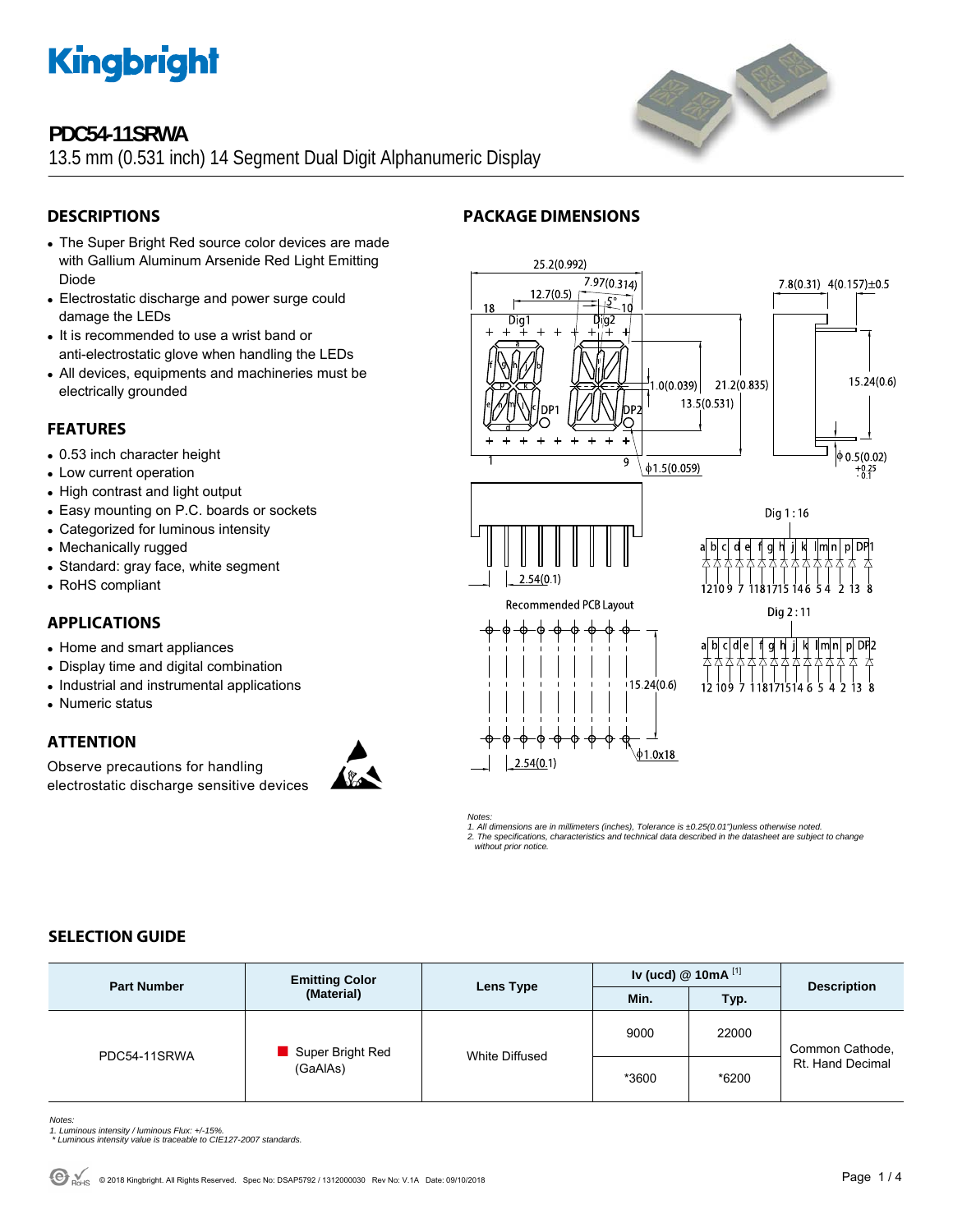# **Kingbright**

### **ELECTRICAL / OPTICAL CHARACTERISTICS at T<sub>A</sub>=25°C**

| <b>Parameter</b>                                    |                            |                       | Value          |                          | <b>Unit</b> |
|-----------------------------------------------------|----------------------------|-----------------------|----------------|--------------------------|-------------|
|                                                     | Symbol                     | <b>Emitting Color</b> | Typ.<br>Max.   |                          |             |
| Wavelength at Peak Emission $I_F = 10mA$            | $\Lambda_{\rm peak}$       | Super Bright Red      | 655            | $\overline{\phantom{a}}$ | nm          |
| Dominant Wavelength $I_F = 10mA$                    | $\lambda_{\text{dom}}$ [1] | Super Bright Red      | 640            | $\overline{\phantom{a}}$ | nm          |
| Spectral Bandwidth at 50% Φ REL MAX<br>$I_F = 10mA$ | Δλ                         | Super Bright Red      | 20             | $\overline{\phantom{a}}$ | nm          |
| Capacitance                                         | С                          | Super Bright Red      | 45             | $\overline{\phantom{a}}$ | pF          |
| Forward Voltage $I_F = 10 \text{mA}$                | $V_F$ <sup>[2]</sup>       | Super Bright Red      | 1.8            | 2.3                      | v           |
| Reverse Current ( $V_R$ = 5V)                       | ΙŖ                         | Super Bright Red      | $\overline{a}$ | 10                       | uA          |

*Notes:* 

1. The dominant wavelength (λd) above is the setup value of the sorting machine. (Tolerance λd : ±1nm. )<br>2. Forward voltage: ±0.1V.<br>3. Wavelength value is traceable to CIE127-2007 standards.<br>4. Excess driving current and

| <b>Parameter</b>                        | Symbol                  | Value                 | Unit         |  |
|-----------------------------------------|-------------------------|-----------------------|--------------|--|
| Power Dissipation                       | $P_D$                   | 75                    | mW           |  |
| Reverse Voltage                         | $V_R$                   | 5                     | $\vee$       |  |
| Junction Temperature                    | $\mathsf{T}_j$          | 115                   | $^{\circ}C$  |  |
| Operating Temperature                   | $T_{op}$                | $-40$ To $+85$        | $^{\circ}C$  |  |
| Storage Temperature                     | $T_{\text{stg}}$        | $-40$ To $+85$        | $^{\circ}$ C |  |
| DC Forward Current                      | ΙF                      | 30                    | mA           |  |
| Peak Forward Current                    | $I_{FM}$ <sup>[1]</sup> | 155                   | mA           |  |
| Electrostatic Discharge Threshold (HBM) |                         | 3000                  | $\vee$       |  |
| Lead Solder Temperature <sup>[2]</sup>  |                         | 260°C For 3-5 Seconds |              |  |

# **ABSOLUTE MAXIMUM RATINGS at T<sub>A</sub>=25°C**

Notes:<br>1. 1/10 Duty Cycle, 0.1ms Pulse Width.<br>2. 2mm below package base.<br>3. Relative humidity levels maintained between 40% and 60% in production area are recommended to avoid the build-up of static electricity – Ref JEDEC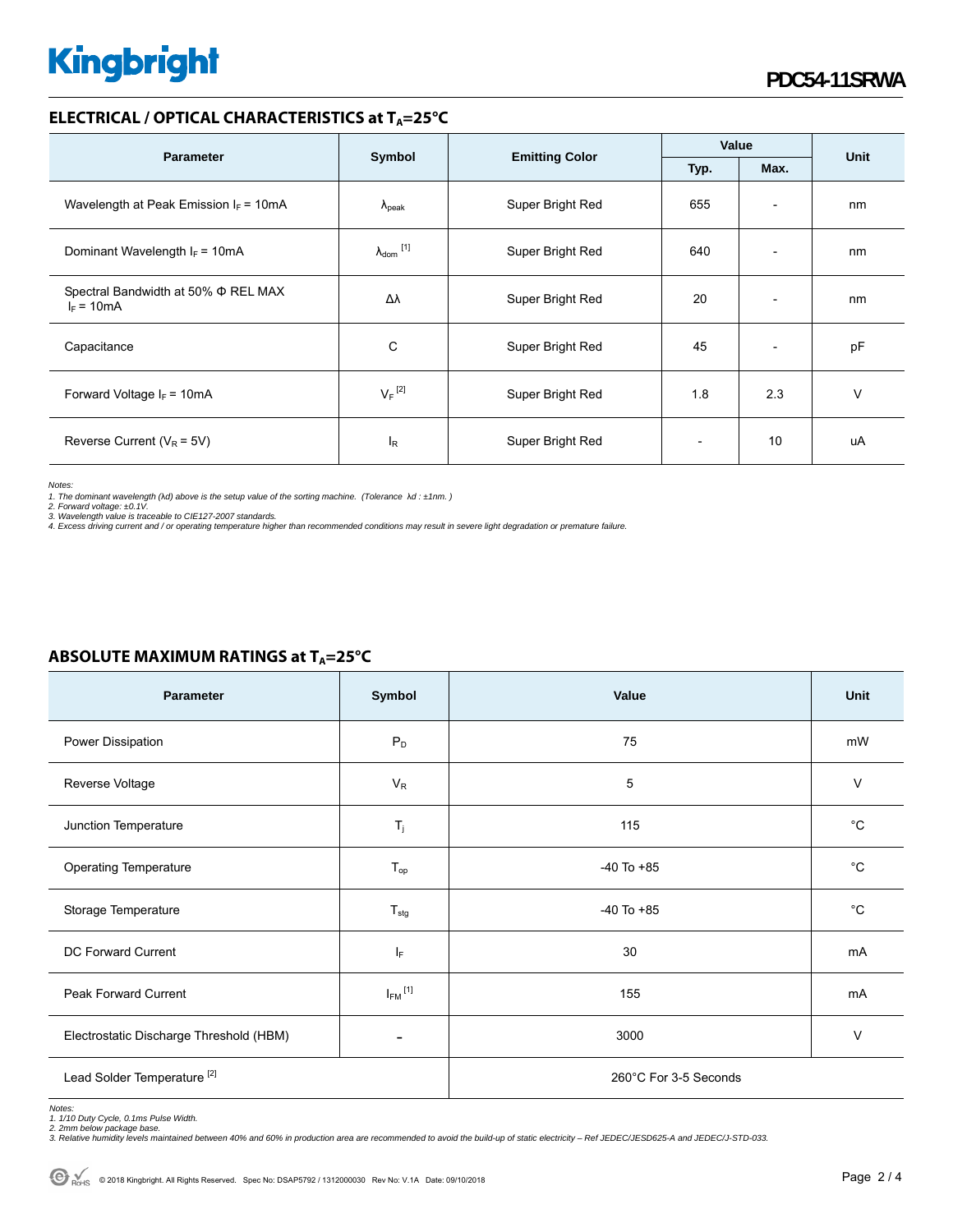# **Kingbright**

### **TECHNICAL DATA**





#### **SUPER BRIGHT RED**



#### RECOMMENDED WAVE SOLDERING PROFILE **Soldering General Notes Soldering General Notes**



*Notes:* 

*1. Recommend pre-heat temperature of 105°C or less (as measured with a thermocouple attached to the LED pins) prior to immersion in the solder wave with a maximum solder bath temperature of 260°C* 

*2. Peak wave soldering temperature between 245°C ~ 255°Cfor 3 sec (5 sec max).* 

*3. Do not apply stress to the epoxy resin while the temperature is above 85°C.* 

*4. Fixtures should not incur stress on the component when mounting and during soldering process. 5. SAC 305 solder alloy is recommended.* 

*6. No more than one wave soldering pass. 7. During wave soldering, the PCB top-surface temperature should be kept below 105°C.*

1. Through-hole displays are incompatible with reflow soldering.

2. If components will undergo multiple soldering processes, or other processes where the components may be subjected to intense heat, please check with Kingbright for compatibility.

# **CLEANING**

# 1. Mild "no-clean" fluxes are recommended for use in soldering.

- 2. If cleaning is required, Kingbright recommends to wash components with water only. Do not use harsh organic solvents for cleaning because they may damage the plastic parts .
- 3. The cleaning process should take place at room temperature and the devices should not be washed for more than one minute.
- 4. When water is used in the cleaning process, Immediately remove excess moisture from the component with forced-air drying afterwards.